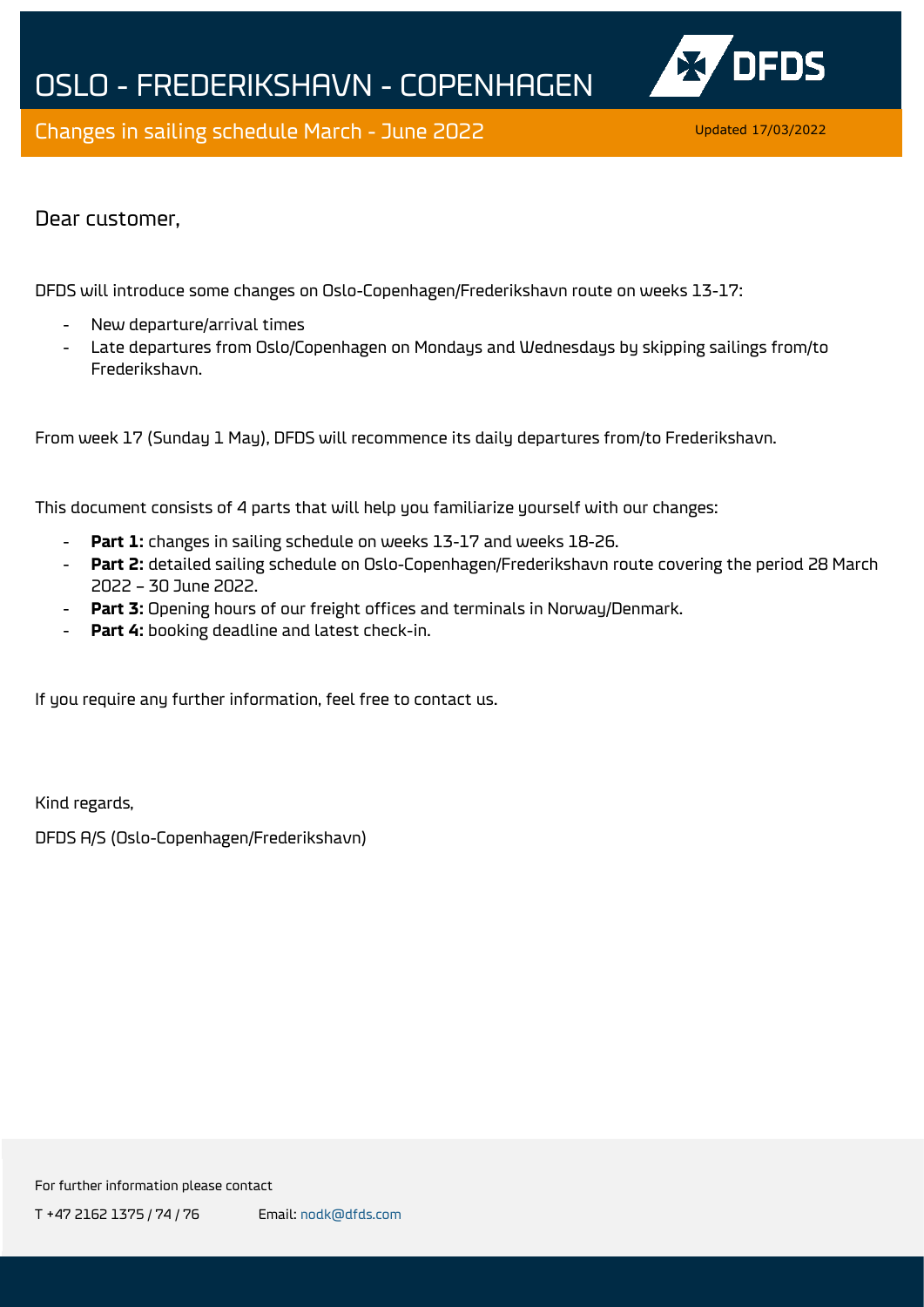

## **Part 1:** changes in sailing schedule on weeks 13-17 and weeks 18-26.

Below is the new departure time valid from 28 March to 1 May.

| Copenhagen-Oslo |                   |          | <b>Oslo-Copenhagen</b> |       |                   |        | Frederikshavn-Oslo |       |       |            | LOslo-Frederikshavn <sup>1</sup> |       |       |            |       |
|-----------------|-------------------|----------|------------------------|-------|-------------------|--------|--------------------|-------|-------|------------|----------------------------------|-------|-------|------------|-------|
|                 | OLD<br><b>NEW</b> |          |                        |       | <b>NEW</b><br>OLD |        |                    | OLD   |       | <b>NEW</b> |                                  | OLD   |       | <b>NEW</b> |       |
| Dep.            | Arr.              | Dep.     | Arr.                   | Dep.  | Arr.              | Dep.   | Arr.               | Dep.  | Arr.  | Dep.       | Arr.                             | Dep.  | Arr.  | Dep.       | Arr.  |
| 14:15           | 09:15             | $.5:00*$ | 10:00                  | 14:15 | 09:15             | 15:00* | 10:00              | 23:45 | 09:15 | $00:30*$   | 10:00                            | 14:15 | 00:15 | 15:00      | 01:00 |

\*Please note that from 28 March to 1 May, DFDS will skip sailings to/from Frederikshavn every Monday and Wednesday. Instead, our vessels will sail directly between Oslo to Copenhagen with a departure time at 17:00

|                    |       | Direction/Route (valid for weeks 13-17) |       |                        |       |                    |                           |             |  |  |  |  |  |  |  |
|--------------------|-------|-----------------------------------------|-------|------------------------|-------|--------------------|---------------------------|-------------|--|--|--|--|--|--|--|
| Day of the<br>week |       | Copenhagen-Oslo                         |       | <b>Oslo-Copenhagen</b> |       | Frederikshavn-Oslo | <b>Oslo-Frederikshavn</b> |             |  |  |  |  |  |  |  |
|                    | Dep.  | Arr.                                    | Dep.  | Arr.                   | Dep.  | Arr.               | Dep.                      | Arr.        |  |  |  |  |  |  |  |
| Monday             | 17:00 | 10:00                                   | 17:00 | 10:00                  |       | <b>NONE</b>        |                           | <b>NONE</b> |  |  |  |  |  |  |  |
| Tuesdau            | 15:00 | 10:00                                   | 15:00 | 10:00                  | 00:30 | 10:00              | 15:00                     | 01:00       |  |  |  |  |  |  |  |
| Wednesday          | 17:00 | 10:00                                   | 17:00 | 10:00                  |       | <b>NONE</b>        |                           | <b>NONE</b> |  |  |  |  |  |  |  |
| Thursday           | 15:00 | 10:00                                   | 15:00 | 10:00                  | 00:30 | 10:00              | 15:00                     | 01:00       |  |  |  |  |  |  |  |
| Friday             | 15:00 | 10:00                                   | 15:00 | 10:00                  | 00:30 | 10:00              | 15:00                     | 01:00       |  |  |  |  |  |  |  |
| Saturday           | 15:00 | 10:00                                   | 15:00 | 10:00                  | 00:30 | 10:00              | 15:00                     | 01:00       |  |  |  |  |  |  |  |
| Sunday             | 15:00 | 10:00                                   | 15:00 | 10:00                  | 00:30 | 10:00              | 15:00                     | 01:00       |  |  |  |  |  |  |  |

From 1 May, DFDS will recommence its daily sailings to/from Frederikshavn.

|                    |       | Direction/Route (valid from 01.05.2022) |       |                 |       |                    |                     |       |  |  |  |  |  |  |  |
|--------------------|-------|-----------------------------------------|-------|-----------------|-------|--------------------|---------------------|-------|--|--|--|--|--|--|--|
| Day of the<br>week |       | Copenhagen-Oslo                         |       | Oslo-Copenhagen |       | Frederikshavn-Oslo | Oslo-Frederikshavn, |       |  |  |  |  |  |  |  |
|                    | Dep.  | Arr.                                    | Dep.  | Arr.            | Dep.  | Arr.               | Dep.                | Arr.  |  |  |  |  |  |  |  |
| Mondau             | 15:00 | 10:00                                   | 15:00 | 10:00           | 00:30 | 10:00              | 15:00               | 01:00 |  |  |  |  |  |  |  |
| Tuesdau            | 15:00 | 10:00                                   | 15:00 | 10:00           | 00:30 | 10:00              | 15:00               | 01:00 |  |  |  |  |  |  |  |
| Wednesday          | 15:00 | מח:מב                                   | 15:00 | 10:00           | 00:30 | 10:00              | 15:00               | 01:00 |  |  |  |  |  |  |  |
| Thursday           | 15:00 | 10:00                                   | 15:00 | 10:00           | 00:30 | 10:00              | 15:00               | 01:00 |  |  |  |  |  |  |  |
| Friday             | 15:00 | מח:מ1                                   | 15:00 | 10:00           | 00:30 | 10:00              | 15:00               | 01:00 |  |  |  |  |  |  |  |
| Saturday           | 15:00 | 10:00                                   | 15:00 | 10:00           | 00:30 | 10:00              | 15:00               | 01:00 |  |  |  |  |  |  |  |
| Sunday             | 15:00 | 10:00                                   | 15:00 | 10:00           | 00:30 | 10:00              | 15:00               | 01:00 |  |  |  |  |  |  |  |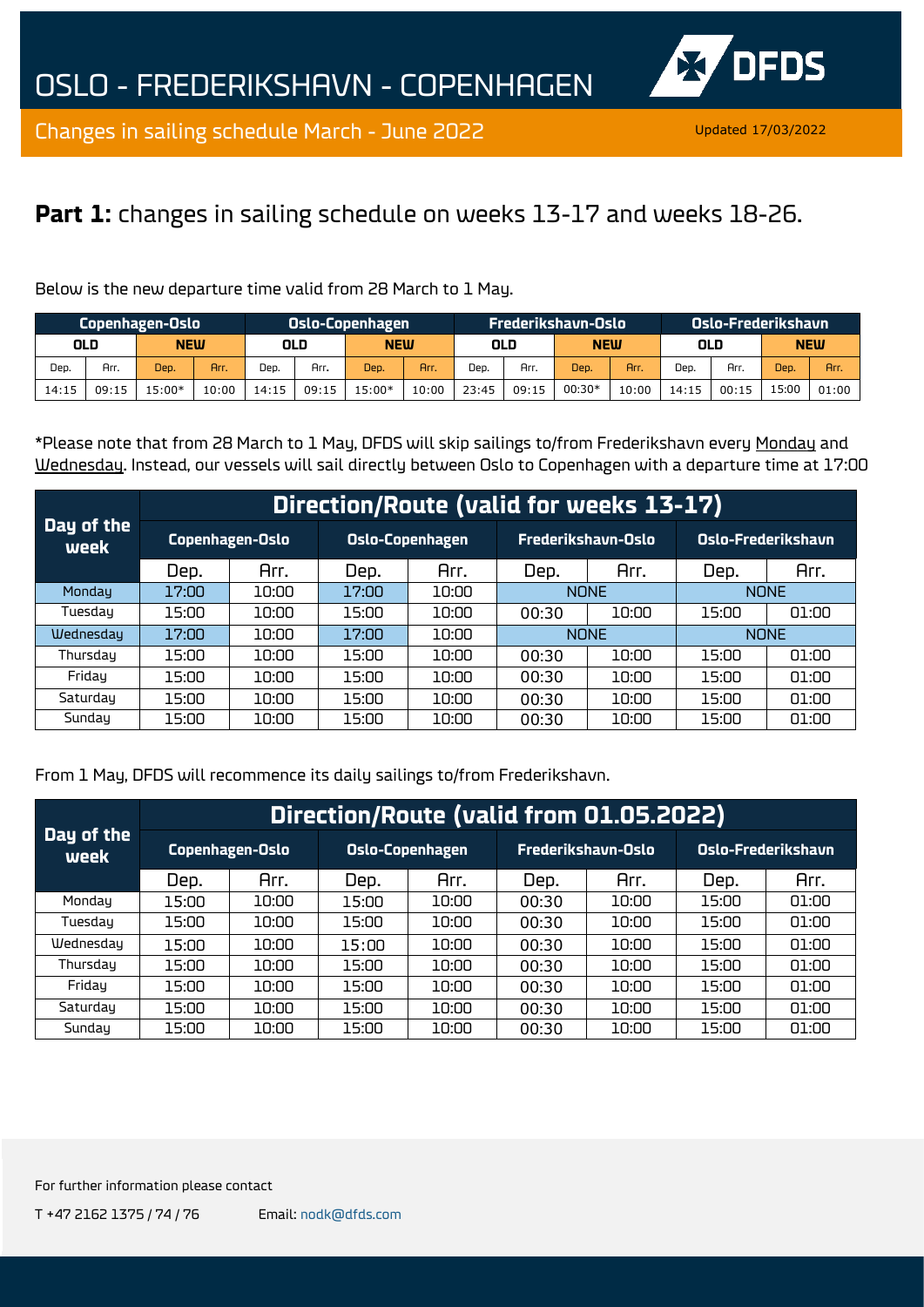

## **Part 2:** sailing schedule on Oslo-Copenhagen/Frederikshavn route covering the period

28 March 2022 – 30 June 2022.

#### March / April

| <b>Week</b> | <b>Date</b>       |  | Copenhagen - Oslo |       |       | Oslo - Copenhagen |       |       | Frederikshavn - Oslo |        | Oslo-Frederikshavn |                |          |                      |
|-------------|-------------------|--|-------------------|-------|-------|-------------------|-------|-------|----------------------|--------|--------------------|----------------|----------|----------------------|
| no.         |                   |  | FC.               | Dept. | Arr.  | FC.               | Dept. | Arr.  | FC.                  | Dept.  | Arr.               | FC.            | Dept.    | Arr.                 |
|             | 28-03-22 Mon      |  | <b>CR</b>         | 17:00 | 10:00 | <b>PE</b>         | 17:00 | 10:00 | ä,                   |        |                    | $\blacksquare$ |          |                      |
| 13          | 29-03-22 Tue      |  | PE                | 15:00 | 10:00 | <b>CR</b>         | 15:00 | 10:00 | PE                   | 00.30* | 10:00              | <b>CR</b>      | 15:00    | 01:00                |
|             | 30-03-22 Wed      |  | <b>CR</b>         | 17:00 | 10:00 | PE                | 17:00 | 10:00 | $\blacksquare$       |        |                    |                |          |                      |
|             | 31-03-22 Thu      |  | PE                | 15:00 | 10:00 | <b>CR</b>         | 15:00 | 10:00 | PE                   | 00.30* | 10:00              | <b>CR</b>      | 15:00    | 01:00                |
|             | 01-04-22 Fri      |  | CR                | 15:00 | 10:00 | PE                | 15:00 | 10:00 | <b>CR</b>            | 00.30* | 10:00              | <b>PE</b>      | 15:00    | 01:00                |
|             | 02-04-22 Sat      |  | PE                | 15:00 | 10:00 | <b>CR</b>         | 15:00 | 10:00 | PE                   | 00.30* | 10:00              | <b>CR</b>      | 15:00    | 01:00                |
|             | 03-04-22 Sun      |  | <b>CR</b>         | 15:00 | 10:00 | <b>PE</b>         | 15:00 | 10:00 | <b>CR</b>            | 00.30* | 10:00              | <b>PE</b>      | 15:00    | 01:00                |
|             | 04-04-22 Mon      |  | PE                | 17:00 | 10:00 | <b>CR</b>         | 17:00 | 10:00 |                      |        |                    |                |          |                      |
|             | 05-04-22 Tue      |  | <b>CR</b>         | 15:00 | 10:00 | <b>PE</b>         | 15:00 | 10:00 | <b>CR</b>            | 00.30* | 10:00              |                | PE 15:00 | 01:00                |
|             | 06-04-22 Wed      |  | PE                | 17:00 | 10:00 | <b>CR</b>         | 17:00 | 10:00 |                      |        |                    |                |          |                      |
| 14          | 07-04-22 Thu      |  | <b>CR</b>         | 15:00 | 10:00 | PE                | 15:00 | 10:00 | <b>CR</b>            | 00.30* | 10:00              | PE             | 15:00    | 01:00                |
|             | 08-04-22 Fri      |  | PE                | 15:00 | 10:00 | <b>CR</b>         | 15:00 | 10:00 | PE                   | 00.30* | 10:00              | <b>CR</b>      | 15:00    | 01:00                |
|             | 09-04-22 Sat      |  | <b>CR</b>         | 15:00 | 10:00 | PE                | 15:00 | 10:00 | <b>CR</b>            | 00.30* | 10:00              | <b>PE</b>      | 15:00    | 01:00                |
|             | 10-04-22 Sun      |  | PE                | 15:00 | 10:00 | CR                | 15:00 | 10:00 | PE                   | 00.30* | 10:00              | <b>CR</b>      | 15:00    | 01:00                |
|             | 11-04-22 Mon      |  | <b>CR</b>         | 15:00 | 10:00 | PE                | 15:00 | 10:00 | <b>CR</b>            | 00.30* | 10:00              | PE             | 15:00    | 01:00                |
|             | 12-04-22 Tue      |  | PE                | 15:00 | 10:00 | <b>CR</b>         | 15:00 | 10:00 | PE                   | 00.30* | 10:00              | <b>CR</b>      | 15:00    | 01:00                |
|             | 13-04-22 Wed      |  | <b>CR</b>         | 15:00 | 10:00 | PE                | 15:00 | 10:00 | <b>CR</b>            | 00.30* | 10:00              | PE             | 15:00    | 01:00                |
| 15          | 14-04-22 Thu      |  | PE                | 15:00 | 10:00 | <b>CR</b>         | 15:00 | 10:00 | PE                   | 00.30* | 10:00              | <b>CR</b>      | 15:00    | 01:00                |
|             | 15-04-22 Fri      |  | <b>CR</b>         | 15:00 | 10:00 | PE                | 15:00 | 10:00 | <b>CR</b>            | 00.30* | 10:00              | <b>PE</b>      | 15:00    | 01:00                |
|             | 16-04-22 Sat      |  | PE                | 15:00 | 10:00 | <b>CR</b>         | 15:00 | 10:00 | PE                   | 00.30* | 10:00              | <b>CR</b>      | 15:00    | 01:00                |
|             | 17-04-22 Sun      |  | <b>CR</b>         | 15:00 | 10:00 | PE                | 15:00 | 10:00 | <b>CR</b>            | 00.30* | 10:00              | PE             | 15:00    | 01:00                |
|             | 18-04-22 Mon      |  | PE                | 17:00 | 10:00 | <b>CR</b>         | 17:00 | 10:00 |                      |        |                    |                |          |                      |
|             | 19-04-22 Tue      |  | CR                | 15:00 | 10:00 | PE                | 15:00 | 10:00 | <b>CR</b>            | 00.30* | 10:00              | PE             | 15:00    | 01:00                |
|             | 20-04-22 Wed      |  | PE                | 17:00 | 10:00 | <b>CR</b>         | 17:00 | 10:00 |                      |        |                    |                |          |                      |
| 16          | 21-04-22 Thu      |  | <b>CR</b>         | 15:00 | 10:00 | PE                | 15:00 | 10:00 | <b>CR</b>            | 00.30* | 10:00              | PE             | 15:00    | 01:00                |
|             | 22-04-22 Fri      |  | PE                | 15:00 | 10:00 | <b>CR</b>         | 15:00 | 10:00 | PE                   | 00.30* |                    |                |          | 10:00 CR 15:00 01:00 |
|             | 23-04-22 Sat      |  | CR.               | 15:00 | 10:00 | <b>PE</b>         | 15:00 | 10:00 | CR                   | 00.30* | 10:00              |                | PE 15:00 | 01:00                |
|             | 24-04-22 Sun      |  | PE                | 15:00 | 10:00 | CR                | 15:00 | 10:00 | PE                   | 00.30* | 10:00              |                | CR 15:00 | 01:00                |
| 17          | 25-04-22 Mon      |  | CR                | 17:00 | 10:00 | PE                | 17:00 | 10:00 |                      |        |                    |                |          |                      |
|             | 26-04-22 Tue      |  | PE                | 15:00 | 10:00 | CR                | 15:00 | 10:00 | PE                   | 00.30* | 10:00              |                | CR 15:00 | 01:00                |
|             | 27-04-22 Wed   CR |  |                   | 17:00 | 10:00 | PE                | 17:00 | 10:00 |                      |        |                    |                |          |                      |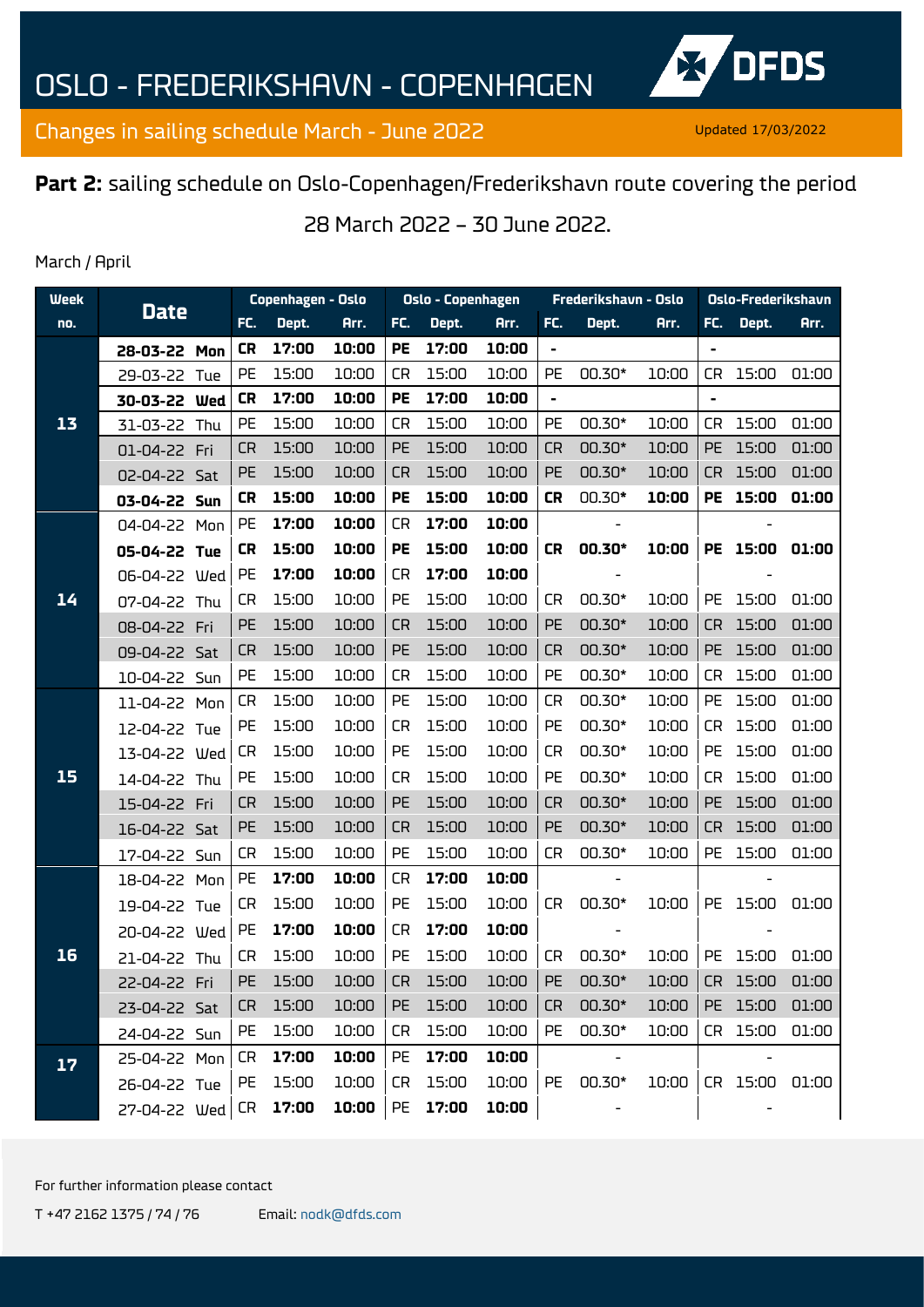# OSLO - FREDERIKSHAVN - COPENHAGEN



## Changes in sailing schedule March - June 2022 Updated 17/03/2022

| 28-04-22 Thu PE 15:00 10:00 CR 15:00 10:00 PE 00.30* 10:00 CR 15:00 01:00 |  |  |  |             |  |                 |  |
|---------------------------------------------------------------------------|--|--|--|-------------|--|-----------------|--|
| 29-04-22 Fri CR 15:00 10:00 PE 16:30 09:30 CR 00.30* 10:00                |  |  |  |             |  | <b>NONE</b>     |  |
| 30-04-22 Sat PE 16:30 09:30 CR 15:00 10:00                                |  |  |  | <b>NONE</b> |  | ICR 15:00 01:00 |  |

#### May 2022

| <b>Week</b> |              |           |          | Copenhagen - Oslo |           | Oslo - Copenhagen |       |           | Frederikshavn - Oslo |       | <b>Oslo-Frederikshavn</b> |             |       |
|-------------|--------------|-----------|----------|-------------------|-----------|-------------------|-------|-----------|----------------------|-------|---------------------------|-------------|-------|
| no.         | <b>Date</b>  | FC.       | Dept.    | Arr.              | FC.       | Dept.             | Arr.  | FC.       | Dept.                | Arr.  | FC.                       | Dept.       | Arr.  |
|             | 01-05-22 Sun | <b>CR</b> | 15:00    | 10:00             | PE        | 15:00             | 10:00 | CR        | 00.30*               | 10:00 | <b>PE</b>                 | 15:00       | 01:00 |
|             | 02-05-22 Mon | <b>PE</b> | 15:00    | 10:00             | <b>CR</b> | 15:00             | 10:00 | PE        | 00.30*               | 10:00 | <b>CR</b>                 | 15:00       | 01:00 |
|             | 03-05-22 Tue | <b>CR</b> | 15:00    | 10:00             | PE        | 15:00             | 10:00 | <b>CR</b> | 00.30*               | 10:00 | PE                        | 15:00       | 01:00 |
|             | 04-05-22 Wed | PE        | 15:00    | 10:00             | <b>CR</b> | 15:00             | 10:00 | PE        | 00.30*               | 10:00 | CR                        | 15:00       | 01:00 |
|             | 05-05-22 Thu | <b>CR</b> | 15:00    | 10:00             | PE        | 15:00             | 10:00 | <b>CR</b> | 00.30*               | 10:00 | PE                        | 15:00       | 01:00 |
|             | 06-05-22 Fri | PE        | 15:00    | 10:00             | <b>CR</b> | 15:00             | 10:00 | PE        | 00.30*               | 10:00 | <b>CR</b>                 | 15:00       | 01:00 |
|             | 07-05-22 Sat | <b>CR</b> | 15:00    | 10:00             | PE        | 15:00             | 10:00 | <b>CR</b> | 00.30*               | 10:00 | PE                        | 15:00       | 01:00 |
|             | 08-05-22 Sun | PE        | 15:00    | 10:00             | <b>CR</b> | 15:00             | 10:00 | PE        | 00.30*               | 10:00 | <b>CR</b>                 | 15:00       | 01:00 |
|             | 09-05-22 Mon | <b>CR</b> | 15:00    | 10:00             | PE        | 15:00             | 10:00 | <b>CR</b> | 00.30*               | 10:00 | PE                        | 15:00       | 01:00 |
|             | 10-05-22 Tue | PE        | 15:00    | 10:00             | <b>CR</b> | 15:00             | 10:00 | PE        | 00.30*               | 10:00 | <b>CR</b>                 | 15:00       | 01:00 |
| 18          | 11-05-22 Wed | <b>CR</b> | 15:00    | 10:00             | PE        | 16:15             | 09:15 | <b>CR</b> | 00.30*               | 10:00 |                           | <b>NONE</b> |       |
|             | 12-05-22 Thu | <b>PE</b> | 16:15    | 09:15             | <b>CR</b> | 15:00             | 10:00 |           | <b>NONE</b>          |       | CR.                       | 15:00       | 01:00 |
|             | 13-05-22 Fri | <b>CR</b> | 15:00    | 10:00             | PE        | 15:00             | 10:00 | <b>CR</b> | 00.30*               | 10:00 | <b>PE</b>                 | 15:00       | 01:00 |
|             | 14-05-22 Sat | PE        | 15:00    | 10:00             | <b>CR</b> | 15:00             | 10:00 | PE        | 00.30*               | 10:00 | <b>CR</b>                 | 15:00       | 01:00 |
|             | 15-05-22 Sun | <b>CR</b> | 15:00    | 10:00             | PE        | 15:00             | 10:00 | <b>CR</b> | 00.30*               | 10:00 | PE                        | 15:00       | 01:00 |
|             | 16-05-22 Mon | PE        | 15:00    | 10:00             | <b>CR</b> | 15:00             | 10:00 | PE        | 00.30*               | 10:00 | CR                        | 15:00       | 01:00 |
|             | 17-05-22 Tue | <b>CR</b> | 15:00    | 10:00             | PE        | 15:00             | 10:00 | <b>CR</b> | 00.30*               | 10:00 | PE                        | 15:00       | 01:00 |
|             | 18-05-22 Wed | <b>PE</b> | 15:00    | 10:00             | <b>CR</b> | 15:00             | 10:00 | PE        | 00.30*               | 10:00 | <b>CR</b>                 | 15:00       | 01:00 |
|             | 19-05-22 Thu | <b>CR</b> | 15:00    | 10:00             | PE        | 15:00             | 10:00 | <b>CR</b> | 00.30*               | 10:00 | PE                        | 15:00       | 01:00 |
|             | 20-05-22 Fri | PE        | 15:00    | 10:00             | <b>CR</b> | 15:00             | 10:00 | PE        | 00.30*               | 10:00 | <b>CR</b>                 | 15:00       | 01:00 |
|             | 21-05-22 Sat | <b>CR</b> | 15:00    | 10:00             | PE        | 15:00             | 10:00 | <b>CR</b> | 00.30*               | 10:00 | PE                        | 15:00       | 01:00 |
|             | 22-05-22 Sun | PE        | 15:00    | 10:00             | <b>CR</b> | 15:00             | 10:00 | PE        | 00.30*               | 10:00 | CR                        | 15:00       | 01:00 |
|             | 23-05-22 Mon | <b>CR</b> | 15:00    | 10:00             | PE        | 15:00             | 10:00 | <b>CR</b> | 00.30*               | 10:00 | PE                        | 15:00       | 01:00 |
|             | 24-05-22 Tue | PE        | 15:00    | 10:00             | <b>CR</b> | 15:00             | 10:00 | PE        | 00.30*               | 10:00 | CR                        | 15:00       | 01:00 |
|             | 25-05-22 Wed | <b>CR</b> | 15:00    | 10:00             | PE        | 15:00             | 10:00 | <b>CR</b> | 00.30*               | 10:00 | PE                        | 15:00       | 01:00 |
|             | 26-05-22 Thu | PE        | 15:00    | 10:00             | <b>CR</b> | 15:00             | 10:00 | <b>PE</b> | 00.30*               | 10:00 |                           | CR 15:00    | 01:00 |
| 21          | 27-05-22 Fri | CR        | 15:00    | 10:00             | <b>PE</b> | 15:00             | 10:00 | <b>CR</b> | $00.30*$             | 10:00 |                           | PE 15:00    | 01:00 |
|             | 28-05-22 Sat | <b>PE</b> | 15:00    | 10:00             | <b>CR</b> | 15:00             | 10:00 | <b>PE</b> | 00.30*               | 10:00 |                           | CR 15:00    | 01:00 |
|             | 29-05-22 Sun | CR.       | 15:00    | 10:00             | PE        | 15:00             | 10:00 | CR        | 00.30*               | 10:00 | PE                        | 15:00       | 01:00 |
|             | 30-05-22 Mon | <b>PE</b> | 15:00    | 10:00             | CR.       | 15:00             | 10:00 | <b>PE</b> | 00.30*               | 10:00 |                           | CR 15:00    | 01:00 |
|             | 31-05-22 Tue |           | CR 15:00 | 10:00             | PE        | 15:00             | 10:00 | <b>CR</b> | 00.30*               | 10:00 |                           | PE 15:00    | 01:00 |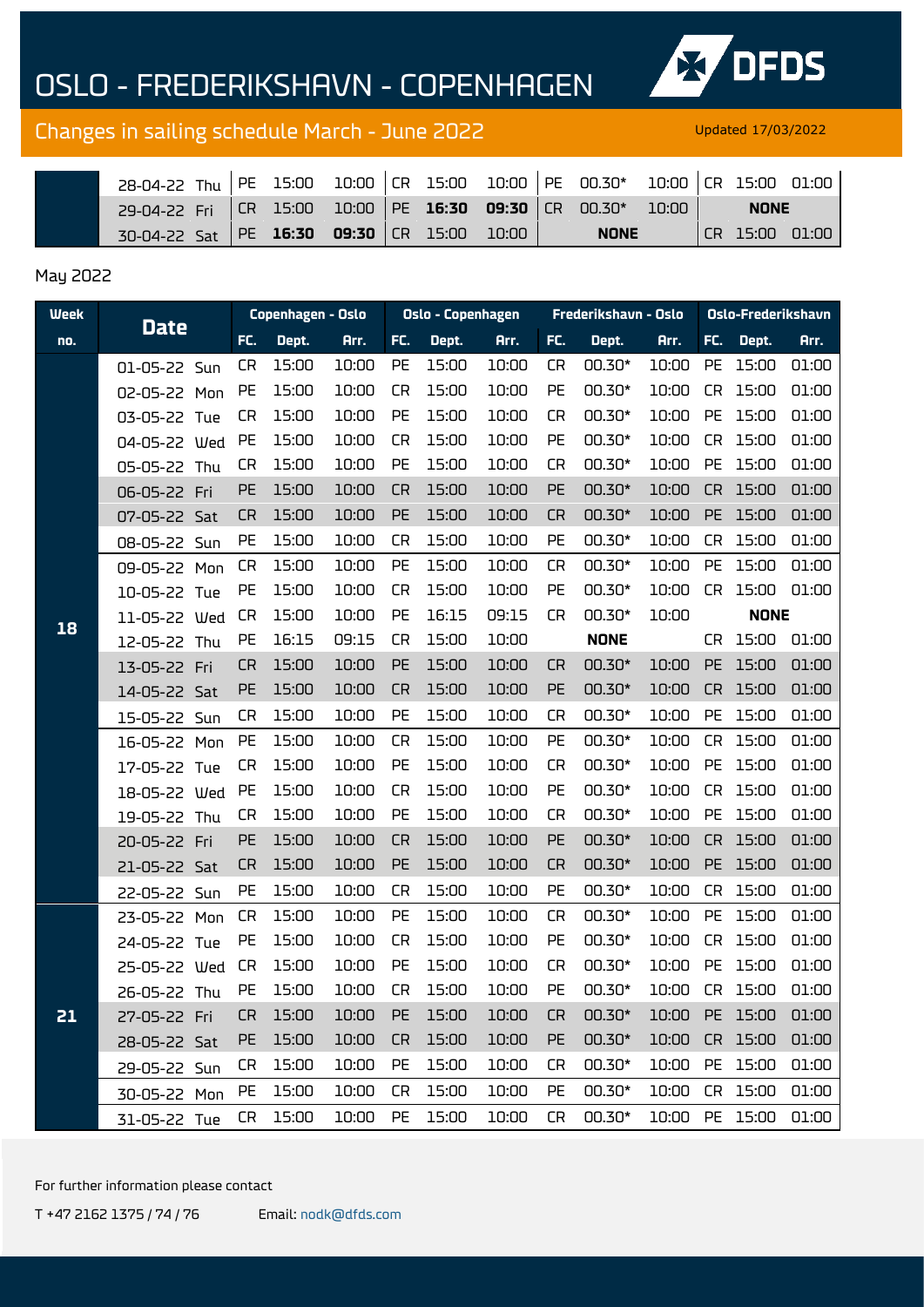

#### June 2022

| <b>Week</b> |              |                          | Copenhagen - Oslo |       |                          | <b>Oslo - Copenhagen</b> |       |                          | Frederikshavn - Oslo |       | <b>Oslo-Frederikshavn</b> |          |       |
|-------------|--------------|--------------------------|-------------------|-------|--------------------------|--------------------------|-------|--------------------------|----------------------|-------|---------------------------|----------|-------|
| no.         | <b>Date</b>  | FC.                      | Dept.             | Arr.  | FC.                      | Dept.                    | Arr.  | FC.                      | Dept.                | Arr.  | FC.                       | Dept.    | Arr.  |
|             | 01-06-22 Wed | PE                       | 15:00             | 10:00 | <b>CR</b>                | 15:00                    | 10:00 | PE                       | 00.30*               | 10:00 | <b>CR</b>                 | 15:00    | 01:00 |
|             | 02-06-22 Thu | <b>CR</b>                | 15:00             | 10:00 | PE                       | 15:00                    | 10:00 | <b>CR</b>                | 00.30*               | 10:00 | PE                        | 15:00    | 01:00 |
|             | 03-06-22 Fri | PE                       | 15:00             | 10:00 | <b>CR</b>                | 15:00                    | 10:00 | PE                       | 00.30*               | 10:00 | <b>CR</b>                 | 15:00    | 01:00 |
|             | 04-06-22 Sat | <b>CR</b>                | 15:00             | 10:00 | PE                       | 15:00                    | 10:00 | <b>CR</b>                | 00.30*               | 10:00 | PE                        | 15:00    | 01:00 |
|             | 05-06-22 Sun | PE                       | 15:00             | 10:00 | <b>CR</b>                | 15:00                    | 10:00 | PE                       | 00.30*               | 10:00 | <b>CR</b>                 | 15:00    | 01:00 |
| 22          | 06-06-22 Mon | <b>CR</b>                | 15:00             | 10:00 | PE                       | 15:00                    | 10:00 | <b>CR</b>                | 00.30*               | 10:00 | PE                        | 15:00    | 01:00 |
|             | 07-06-22 Tue | PE                       | 15:00             | 10:00 | <b>CR</b>                | 15:00                    | 10:00 | PE                       | 00.30*               | 10:00 | <b>CR</b>                 | 15:00    | 01:00 |
|             | 08-06-22 Wed | <b>CR</b>                | 15:00             | 10:00 | PE                       | 15:00                    | 10:00 | <b>CR</b>                | 00.30*               | 10:00 | PE                        | 15:00    | 01:00 |
|             | 09-06-22 Thu | PE                       | 15:00             | 10:00 | <b>CR</b>                | 15:00                    | 10:00 | PE                       | 00.30*               | 10:00 | <b>CR</b>                 | 15:00    | 01:00 |
|             | 10-06-22 Fri | <b>CR</b>                | 16:15             | 11:15 | PE                       | 15:00                    | 10:00 | $\overline{\phantom{a}}$ |                      |       | <b>PE</b>                 | 15:00    | 01:00 |
|             | 11-06-22 Sat | $\overline{\phantom{a}}$ |                   |       | $\overline{\phantom{0}}$ |                          |       | <b>CR</b>                | 01:45                | 11:15 | $\overline{\phantom{a}}$  |          |       |
|             | 11-06-22 Sat | PE                       | 15:00             | 10:00 | <b>CR</b>                | 15:00                    | 10:00 | PE                       | 00.30*               | 10:00 | CR.                       | 15:00    | 01:00 |
|             | 12-06-22 Sun | <b>CR</b>                | 15:00             | 10:00 | PE                       | 15:00                    | 10:00 | <b>CR</b>                | 00.30*               | 10:00 | PE                        | 15:00    | 01:00 |
|             | 13-06-22 Mon | PE                       | 15:00             | 10:00 | <b>CR</b>                | 15:00                    | 10:00 | PE                       | 00.30*               | 10:00 | <b>CR</b>                 | 15:00    | 01:00 |
|             | 14-06-22 Tue | CR                       | 15:00             | 10:00 | PE                       | 15:00                    | 10:00 | <b>CR</b>                | 00.30*               | 10:00 | PE                        | 15:00    | 01:00 |
|             | 15-06-22 Wed | PE                       | 15:00             | 10:00 | <b>CR</b>                | 15:00                    | 10:00 | PE                       | 00.30*               | 10:00 | <b>CR</b>                 | 15:00    | 01:00 |
| 24          | 16-06-22 Thu | <b>CR</b>                | 15:00             | 10:00 | PE                       | 15:00                    | 10:00 | <b>CR</b>                | 00.30*               | 10:00 | PE                        | 15:00    | 01:00 |
|             | 17-06-22 Fri | PE                       | 15:00             | 10:00 | <b>CR</b>                | 15:00                    | 10:00 | PE                       | 00.30*               | 10:00 | <b>CR</b>                 | 15:00    | 01:00 |
|             | 18-06-22 Sat | <b>CR</b>                | 15:00             | 10:00 | PE                       | 15:00                    | 10:00 | <b>CR</b>                | 00.30*               | 10:00 | PE                        | 15:00    | 01:00 |
|             | 19-06-22 Sun | PE                       | 15:00             | 10:00 | <b>CR</b>                | 15:00                    | 10:00 | PE                       | 00.30*               | 10:00 | <b>CR</b>                 | 15:00    | 01:00 |
|             | 20-06-22 Mon | <b>CR</b>                | 15:00             | 10:00 | PE                       | 15:00                    | 10:00 | <b>CR</b>                | 00.30*               | 10:00 | PE                        | 15:00    | 01:00 |
|             | 21-06-22 Tue | PE                       | 15:00             | 10:00 | <b>CR</b>                | 15:00                    | 10:00 | PE                       | 00.30*               | 10:00 | <b>CR</b>                 | 15:00    | 01:00 |
| 25          | 22-06-22 Wed | <b>CR</b>                | 15:00             | 10:00 | PE                       | 15:00                    | 10:00 | <b>CR</b>                | 00.30*               | 10:00 | PE                        | 15:00    | 01:00 |
|             | 23-06-22 Thu | <b>PE</b>                | 15:00             | 10:00 | <b>CR</b>                | 15:00                    | 10:00 | PE                       | 00.30*               | 10:00 | <b>CR</b>                 | 15:00    | 01:00 |
|             | 24-06-22 Fri | <b>CR</b>                | 15:00             | 10:00 | PE                       | 15:00                    | 10:00 | <b>CR</b>                | 00.30*               | 10:00 | <b>PE</b>                 | 15:00    | 01:00 |
|             | 25-06-22 Sat | PE                       | 15:00             | 10:00 | <b>CR</b>                | 15:00                    | 10:00 | <b>PE</b>                | 00.30*               | 10:00 | <b>CR</b>                 | 15:00    | 01:00 |
|             | 26-06-22 Sun | CR.                      | 15:00             | 10:00 | <b>PE</b>                | 15:00                    | 10:00 | <b>CR</b>                | 00.30*               | 10:00 | PE                        | 15:00    | 01:00 |
|             | 27-06-22 Mon | <b>PE</b>                | 15:00             | 10:00 | <b>CR</b>                | 15:00                    | 10:00 | <b>PE</b>                | 00.30*               | 10:00 | CR                        | 15:00    | 01:00 |
|             | 28-06-22 Tue | CR                       | 15:00             | 10:00 | PE                       | 15:00                    | 10:00 | <b>CR</b>                | 00.30*               | 10:00 | <b>PE</b>                 | 15:00    | 01:00 |
| 26          | 29-06-22 Wed | <b>PE</b>                | 15:00             | 10:00 | <b>CR</b>                | 15:00                    | 10:00 | <b>PE</b>                | 00.30*               | 10:00 |                           | CR 15:00 | 01:00 |
|             | 30-06-22 Thu | CR                       | 15:00             | 10:00 | PE                       | 15:00                    | 10:00 | <b>CR</b>                | 00.30*               | 10:00 |                           | PE 15:00 | 01:00 |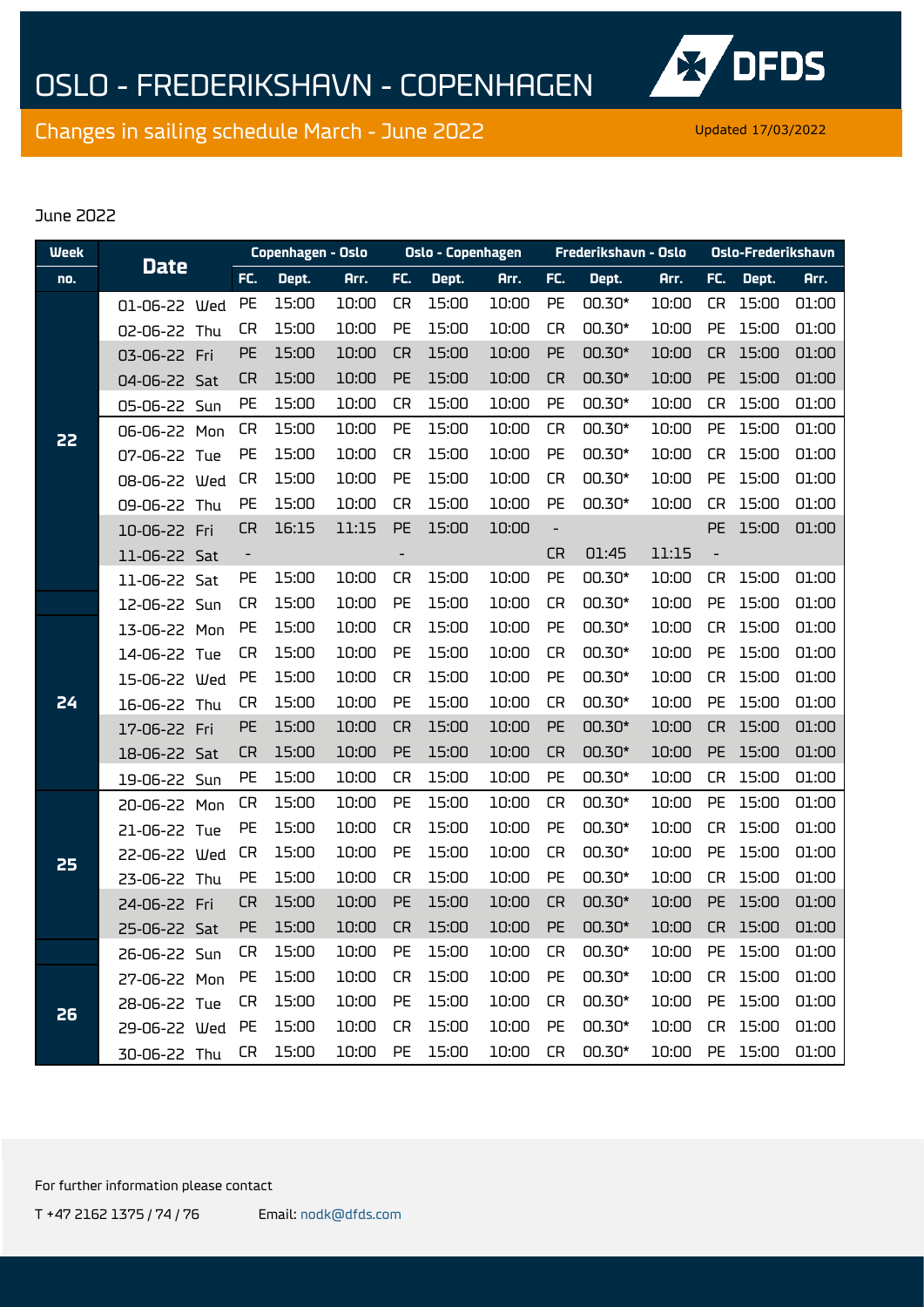

### **Part 3:** Opening hours of our freight offices and terminals in Norway/Denmark.

# **Copenhagen**

#### **Copenhagen Terminal / Gate:**

| Monday:          | 09:30-15:30 |
|------------------|-------------|
| Tuesday:         | 09:30-15:30 |
| Wednesday        | N9:30-15:30 |
| Thursday:        | 09:30-15:30 |
| Friday:          | 09:30-16:00 |
| Saturday:        | 09:30-15:30 |
| Sunday/holidays: | 09:30-15:30 |
|                  |             |



On days with other departure times, the terminal gate will close right after departure.

#### **Copenhagen Customs Office & Check-in:**

Monday – Sunday 09:00-16:00

On days with late departures, the office will be open until all drivers are checked in.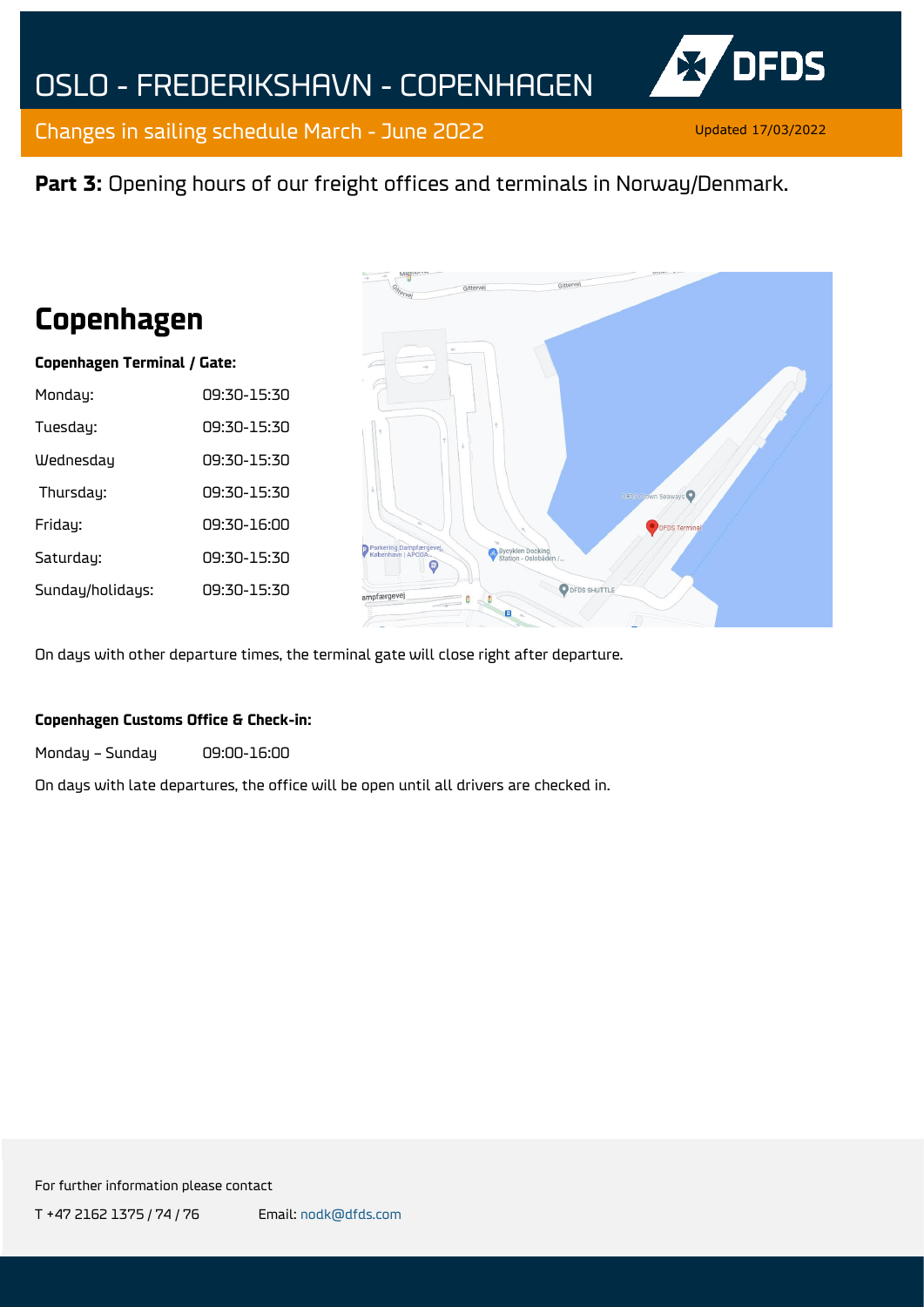

# **Oslo**

#### **Oslo Terminal / Gate / Check-in\*:**

| Monday:          | 08:00-15:30 |
|------------------|-------------|
| Tuesday:         | n8:00-15:30 |
| Wednesday        | 08:00-15:30 |
| Thursday:        | 08:00-15:30 |
| Friday:          | 08:00-15:30 |
| Saturday:        | 09:00-15:30 |
| Sunday/holidays: | 09:00-15:30 |



\* Please note that the terminal gate in Oslo is closed between 15:30 – 08:00.

- On days with other departure times, the terminal gate will close right after departure.
- Oslo freight office for **Customer Service, Bookings & Customs** is open:
	- o Mon Fri 08:00 16:00
	- o Sat Sun 09:00 16:00

(On days with late departure, freight office will close 15 mins after departure)

## **Frederikshavn**

### **Frederikshavn Terminal / Freight Office / Check-in:**

Monday – Sunday 19:45-23:30

*If you would like to hand over customs documents to your drivers or update DFDS regarding status of your booking or have other relevant questions regarding departures from Frederikshavn, please contact our check-in office:*  [Freight.Frederikshavn@dfds.com](mailto:Freight.Frederikshavn@dfds.com)